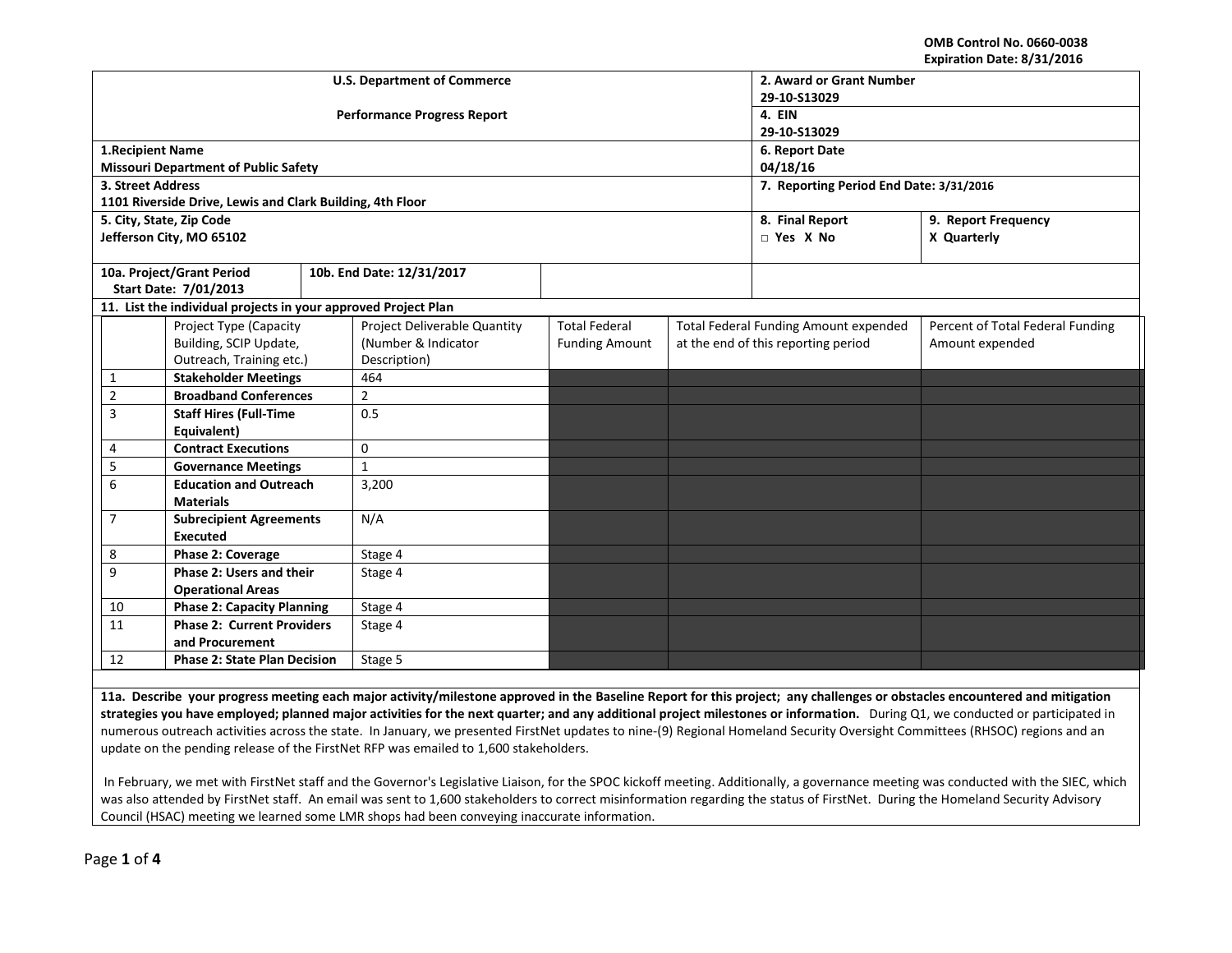In March, presentations were made at the statewide Communications Conference and the Missouri Sheriff's Association Conference. Staff met with a Missouri based fiber/microwave provider interested in partnering with a bidder on the RFP. An announcement seeking interest in serving on the CTT's was sent to 15 agencies. We also attended IWCE for the FirstNet information.

In Q1 we disseminated 3,200 materials, presented to 464 stakeholders, conducted 1 governance meeting, and attended 1 broadband conference.

**Phase 2: (Items 8-11 above)** As reported last quarter, Items 8-11 have been completed, and we continue to engage key influencers regarding the state plan decision.

**11b. If the project team anticipates requesting any changes to the approved Baseline Report in the next quarter, describe those below. Note that any substantive changes to the Baseline Report must be approved by the Department of Commerce before implementation.** 

At this time the State of Missouri does not anticipant any changes to the baseline expenditure plan.

**11c. Provide any other information that would be useful to NTIA as it assesses this project's progress.** 

As the FirstNet RFP comes closer to award, we will continue to keep key influencers informed and will be working with executive branch staff to lay the transitional ground work of FirstNet for a new administration. The State of Missouri recognizes that the SLIGP timeline is not aligned with the FirstNet presentation of the Missouri state plan to the new Governor-elect. We are requesting NTIA develop a SLIGP 2 program to allow Missouri, and other states to continue education and outreach to the new Governor-elect and executive level staff and for public safety stakeholders across the state.

**11d. Describe any success stories or best practices you have identified. Please be as specific as possible.**

Our outreach activities created an opportunity for us to learn that the local radio shops of a major LMR provider was disseminating information that was inaccurate regarding FirstNet's viability. We were able to counter that information by disseminating a press release from the CEO of that company that contradicted the misinformation. We have become keenly aware of the need to keep accurate and timely information moving to stakeholders and will continue that practice.

## **12. Personnel**

**12a. If the project is not fully staffed, describe how any lack of staffing may impact the project's time line and when the project will be fully staffed.**

The Assistant Director position was filled on March 1, 2016. As with the Director position 50% of this position's time will be allocated to SLIGP grant activities.

## **12b. Staffing Table**

|                                                                                                                                                                                                                   | <b>Job Title</b>    | FTE % | <b>Project(s) Assigned</b>                                                                            | Change                 |  |  |
|-------------------------------------------------------------------------------------------------------------------------------------------------------------------------------------------------------------------|---------------------|-------|-------------------------------------------------------------------------------------------------------|------------------------|--|--|
| Director/SWIC/SPOC                                                                                                                                                                                                |                     | 0.5   | Provide oversight and coordination for the SLIGP project                                              | Continue work on SLIGP |  |  |
| <b>Assistant Director</b>                                                                                                                                                                                         |                     | 0.5   | Provide technical support and oversight to the SLIGP project                                          | Hired March 1, 2016    |  |  |
| Project Manager                                                                                                                                                                                                   |                     | 1.0   | Responsible for accomplishing objectives by planning and evaluating project activities                | Continue work on SLIGP |  |  |
| Assistant Project Manager                                                                                                                                                                                         |                     | 1.0   | Coordinate project activities to ensure cost, schedule, and quality standards are met                 | Continue work on SLIGP |  |  |
| <b>Project Specialist</b>                                                                                                                                                                                         |                     | 1.0   | Provide project management support to deliver projects within budget and deadlines                    | Continue work on SLIGP |  |  |
| Project Specialist (Assistant)                                                                                                                                                                                    |                     | 1.0   | Provide project management support to deliver projects within budget and deadlines                    | Continue work on SLIGP |  |  |
| Education/Outreach Coordinator                                                                                                                                                                                    |                     | 1.0   | Responsible for coordination and implementation of public safety broadband program                    | Continue work on SLIGP |  |  |
| <b>Grant Specialist</b>                                                                                                                                                                                           |                     | 1.0   | Administers the grant life cycle process and coordinates implementation with the SWIC                 | Continue work on SLIGP |  |  |
| Part-time Attorney                                                                                                                                                                                                |                     | 0.25  | Responsible for negotiating, writing, and executing agreements and contracts                          | Continue work on SLIGP |  |  |
| Full time Office Support                                                                                                                                                                                          |                     | 1.0   | Administrative support for the public safety broadband initiative                                     | Continue Work on SLIGP |  |  |
| Add Row<br>Remove Row<br>13. Subcontracts (Vendors and/or Subrecipients)<br>13a. Subcontracts Table - Include all subcontractors. The totals from this table must equal the "Subcontracts Total" in Question 14f. |                     |       |                                                                                                       |                        |  |  |
|                                                                                                                                                                                                                   |                     |       |                                                                                                       |                        |  |  |
| Name                                                                                                                                                                                                              | Subcontract Purpose | Type  | End Date<br><b>Total Matching</b><br>RFP/RFQ<br><b>Start Date</b><br><b>Total Federal</b><br>Contract | Project and % Assigned |  |  |

Page **2** of **4**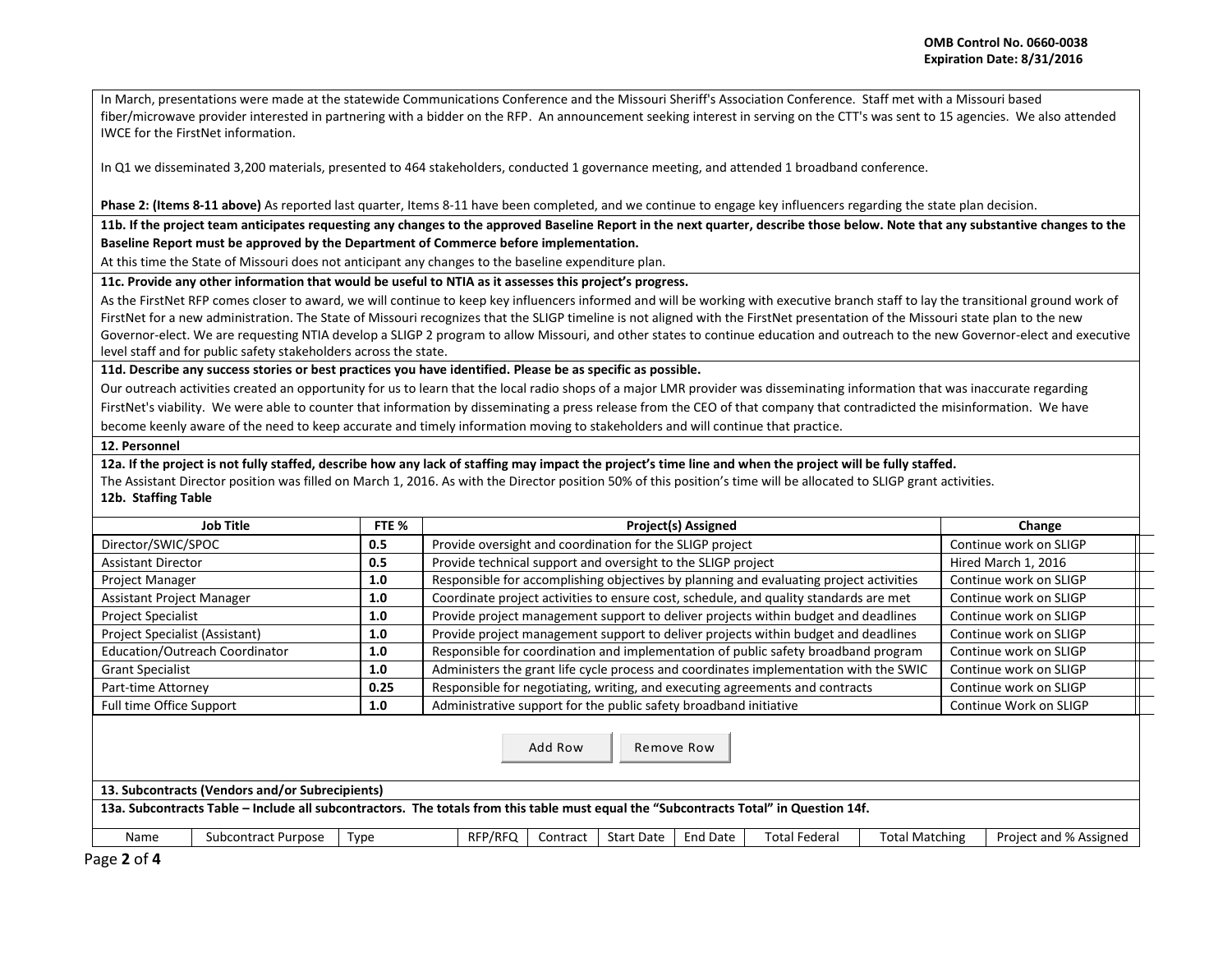## **OMB Control No. 0660-0038 Expiration Date: 8/31/2016**

|                                                                                                                                                                                                 |                                     |                                     | (Vendor/Subrec.)                      | Issued<br>(Y/N) | Executed<br>(Y/N)          |                                                   |                                      | <b>Funds Allocated</b>                         | <b>Funds Allocated</b> |                          |
|-------------------------------------------------------------------------------------------------------------------------------------------------------------------------------------------------|-------------------------------------|-------------------------------------|---------------------------------------|-----------------|----------------------------|---------------------------------------------------|--------------------------------------|------------------------------------------------|------------------------|--------------------------|
| <b>MACOG</b>                                                                                                                                                                                    | Regional Stakeholder<br>Meetings    |                                     | Contract                              | Y               | Y                          | 1/1/14                                            | 6/30/15                              | \$285,000                                      | \$0                    |                          |
| <b>MCP</b>                                                                                                                                                                                      | SCIP Update, Content<br>Development |                                     | Contract                              | N               | Y                          | 10/10/14                                          | 6/30/15                              | \$0                                            | \$162,857              |                          |
| TBD                                                                                                                                                                                             | Phase II Support                    |                                     | Contract                              | N               | N                          | TBD                                               | <b>TBD</b>                           | \$537,042                                      | \$120,796              |                          |
| Add Row                                                                                                                                                                                         |                                     |                                     |                                       |                 |                            | Remove Row                                        |                                      |                                                |                        |                          |
| 13b. Describe any challenges encountered with vendors and/or subrecipients.<br>At this time no challenges have been encountered in this quarter.                                                |                                     |                                     |                                       |                 |                            |                                                   |                                      |                                                |                        |                          |
| 14. Budget Worksheet                                                                                                                                                                            |                                     |                                     |                                       |                 |                            |                                                   |                                      |                                                |                        |                          |
| Columns 2, 3 and 4 must match your current project budget for the entire award, which is the SF-424A on file.<br>Only list matching funds that the Department of Commerce has already approved. |                                     |                                     |                                       |                 |                            |                                                   |                                      |                                                |                        |                          |
| Project Budget Element (1)                                                                                                                                                                      |                                     | <b>Federal Funds</b><br>Awarded (2) | <b>Approved Matching</b><br>Funds (3) |                 | <b>Total Budget</b><br>(4) |                                                   | <b>Federal Funds</b><br>Expended (5) | <b>Approved Matching Funds</b><br>Expended (6) |                        | Total Funds Expended (7) |
| a. Personnel Salaries                                                                                                                                                                           |                                     | 1,469,997                           |                                       | 269,107         |                            | 1,739,104                                         | 816,878                              | 143,525                                        |                        | 960,403                  |
| b. Personnel Fringe Benefits                                                                                                                                                                    |                                     | 550,396                             |                                       | 97,866          |                            | 648,262                                           | 302,361                              | 52,474                                         |                        | 354,835                  |
| c. Travel                                                                                                                                                                                       |                                     | 80,280                              |                                       | 25,182          |                            | 105,462                                           | 39,522                               | 25,182                                         |                        | 64,704                   |
| d. Equipment                                                                                                                                                                                    |                                     | 0                                   |                                       | 0               |                            |                                                   | 0                                    | $\mathbf 0$                                    |                        | 0                        |
| e. Materials/Supplies                                                                                                                                                                           |                                     |                                     | 67,433                                |                 | 67,433                     |                                                   | $\Omega$                             | 56,341                                         |                        | 56,341                   |
| f. Subcontracts Total                                                                                                                                                                           |                                     | 376,878                             | 159,800                               |                 | 536,678                    |                                                   | 139,323                              | 159,800                                        |                        | 299,123                  |
| g. Other                                                                                                                                                                                        |                                     |                                     | $\mathbf 0$                           |                 | $\mathbf{0}$               |                                                   | 0                                    | $\Omega$                                       |                        | $\Omega$                 |
| h. Indirect                                                                                                                                                                                     |                                     |                                     | $\mathbf 0$                           |                 | $\mathbf{0}$               |                                                   | 0                                    | $\Omega$                                       |                        | $\Omega$                 |
| i. Total Costs                                                                                                                                                                                  |                                     | 2,477,551                           | 619,388                               |                 | 3,096,939                  |                                                   | 1,298,084                            | 437,322                                        |                        | 1,735,406                |
| 80%<br>i. % of Total                                                                                                                                                                            |                                     |                                     | 20%                                   |                 | 100%                       |                                                   | 75%                                  | 25%                                            |                        | 100%                     |
| 15. Certification: I certify to the best of my knowledge and belief that this report is correct and complete for performance of activities for the purpose(s) set forth in the award            |                                     |                                     |                                       |                 |                            |                                                   |                                      |                                                |                        |                          |
| documents.                                                                                                                                                                                      |                                     |                                     |                                       |                 |                            |                                                   |                                      |                                                |                        |                          |
| 16a. Typed or printed name and title of Authorized Certifying Official                                                                                                                          |                                     |                                     |                                       |                 |                            | 16c. Telephone (area code, number, and extension) |                                      |                                                |                        |                          |
| <b>Bruce Clemonds, Administrator</b>                                                                                                                                                            |                                     |                                     |                                       |                 |                            | 573-522-6125                                      |                                      |                                                |                        |                          |
|                                                                                                                                                                                                 |                                     |                                     |                                       |                 |                            | <b>16d. Email Address</b>                         |                                      |                                                |                        |                          |
|                                                                                                                                                                                                 |                                     |                                     |                                       |                 |                            | Bruce.Clemonds@dps.mo.gov                         |                                      |                                                |                        |                          |